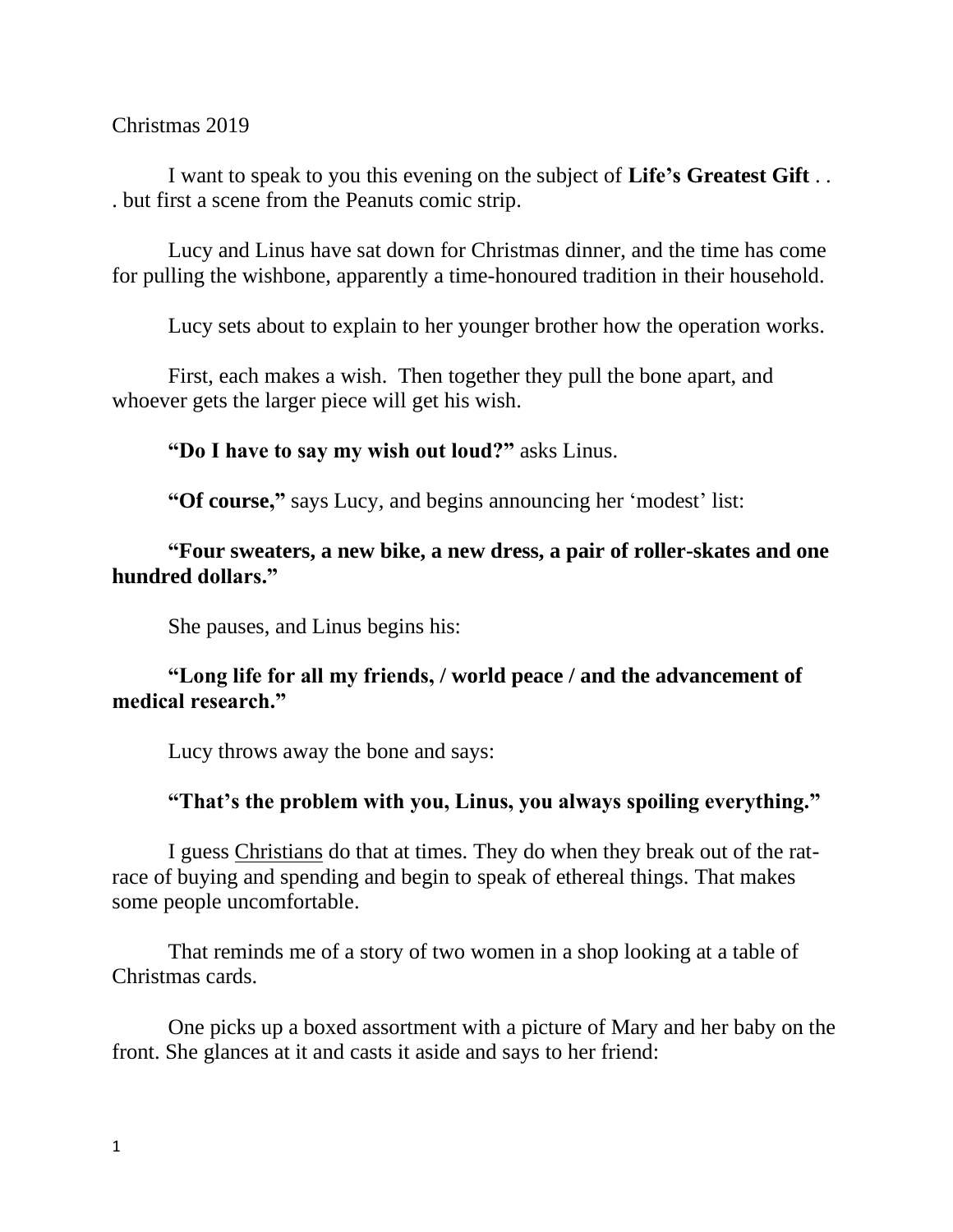# **"Damned old holy cards. The church is even trying to butt in on Christmas these days!"**

Not many will go as far as this lady, but I fear many do get so caught up with 'Black Friday' sales and the placing of Amazon orders online that the focus of Christmas gets skewed.

Someone has said: **"We are a country of consumers and commerce."**

And, I dare say there is a lot of truth in that statement.

With that said, it is gratifying to see that "Christmas" has made a come-back this year.

It appears that someone has decided to pull the word out of the vault and put it back into circulation.

You see it scrawled on shop windows, plastered across printed advertisements, and store clerks are once again wishing their customers a merry Christmas.

Just perhaps, as a nation, we are returning to our spiritual roots. One can only hope.

But even Linus' wish-list is not enough. It is certainly more noble and less commercial than Lucy's.

But, there is a problem. At the end of the day, none of those things on his list brings ultimate peace and joy and healing to this tired, old, sin infested world.

The problem you see is not just out there in the world. It is with us . . . as individuals and as a race.

History has shown that while humans have the capacity to love and do do some rather remarkable, self**less** things, there is, nevertheless, a monster lurking in each one of us.

What is the answer to the human conundrum?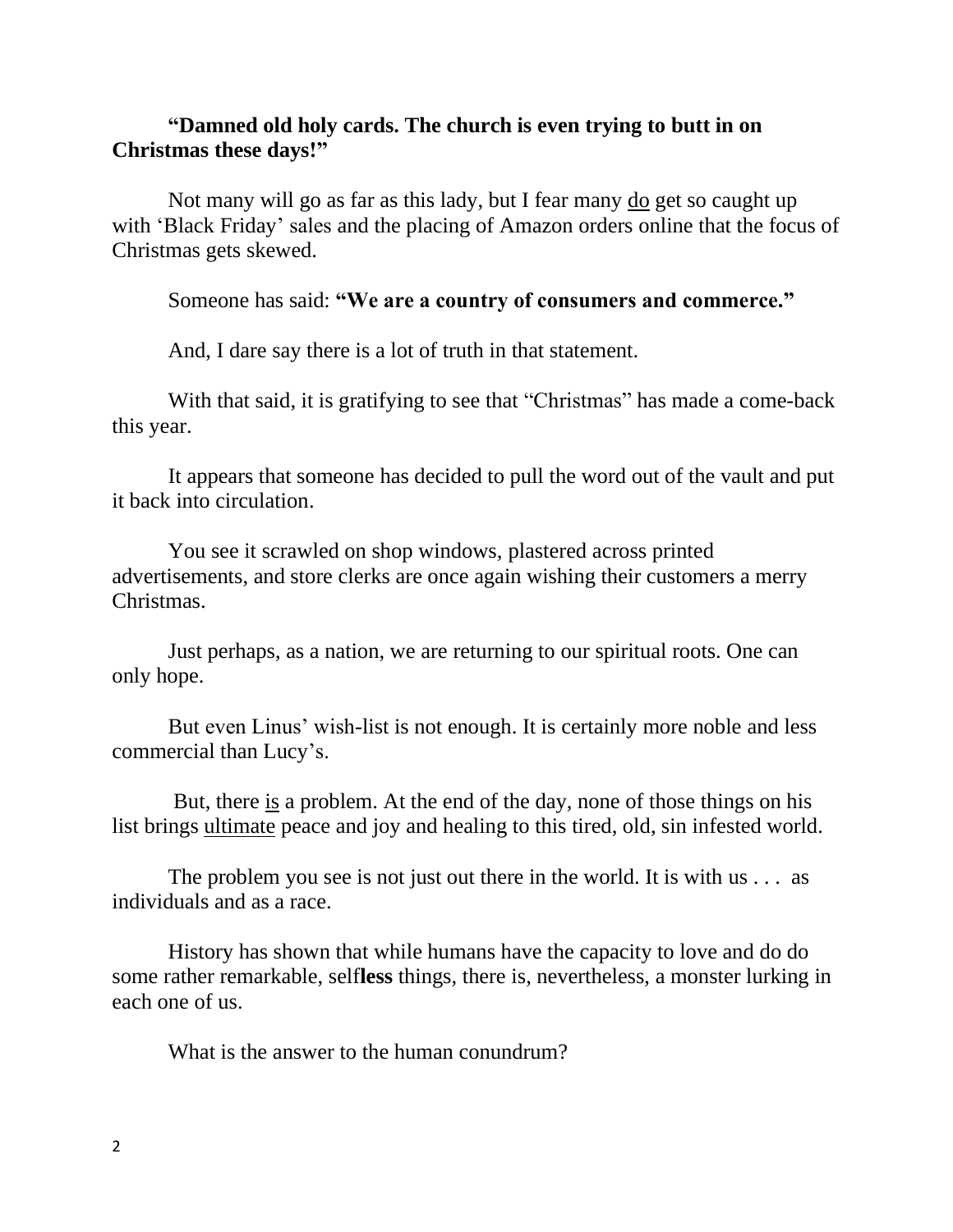Well, we find it in the message delivered to those shepherds. Hear again the angels' words:

# **"Fear not: for, behold, I bring you good tidings of great joy, which shall be to all people. For unto you is born this day in the city of David a Saviour, which is Christ the Lord."**

A saviour. That is what we require above all else.

Someone to save us from ourselves and the messes we get ourselves into.

Someone to set us and all creation free from the captivity of sin.

Someone to wield the fatal and final blow to death itself.

**"Man,"** says Tennyson, **"he thinks he was not made to die."**

This instinct is correct. We were made for more. And the Saviour – the One whose birth was heralded to the shepherds outside Bethlehem – was, in words of the carol: *Born that man no more may die.*

We celebrate His birth this evening, but not as a stand-alone event. He who was born this night was born to die . . . and to rise . . . and in end to raise us. So, we celebrate the whole package this evening.

In a less-known but quite lovely carol, Christina Rossetti places the story of Jesus' birth in a climate far removed from that of actual Bethlehem. She writes:

*In the bleak midwinter Frosty wind made moan . . . Snow had fallen, Snow on snow.*

The message of the carol comes at the end where she asks: **"Poor as I am . . . what can I give Him?**

Her answer is **"my heart."**

That is the right answer to a right question.